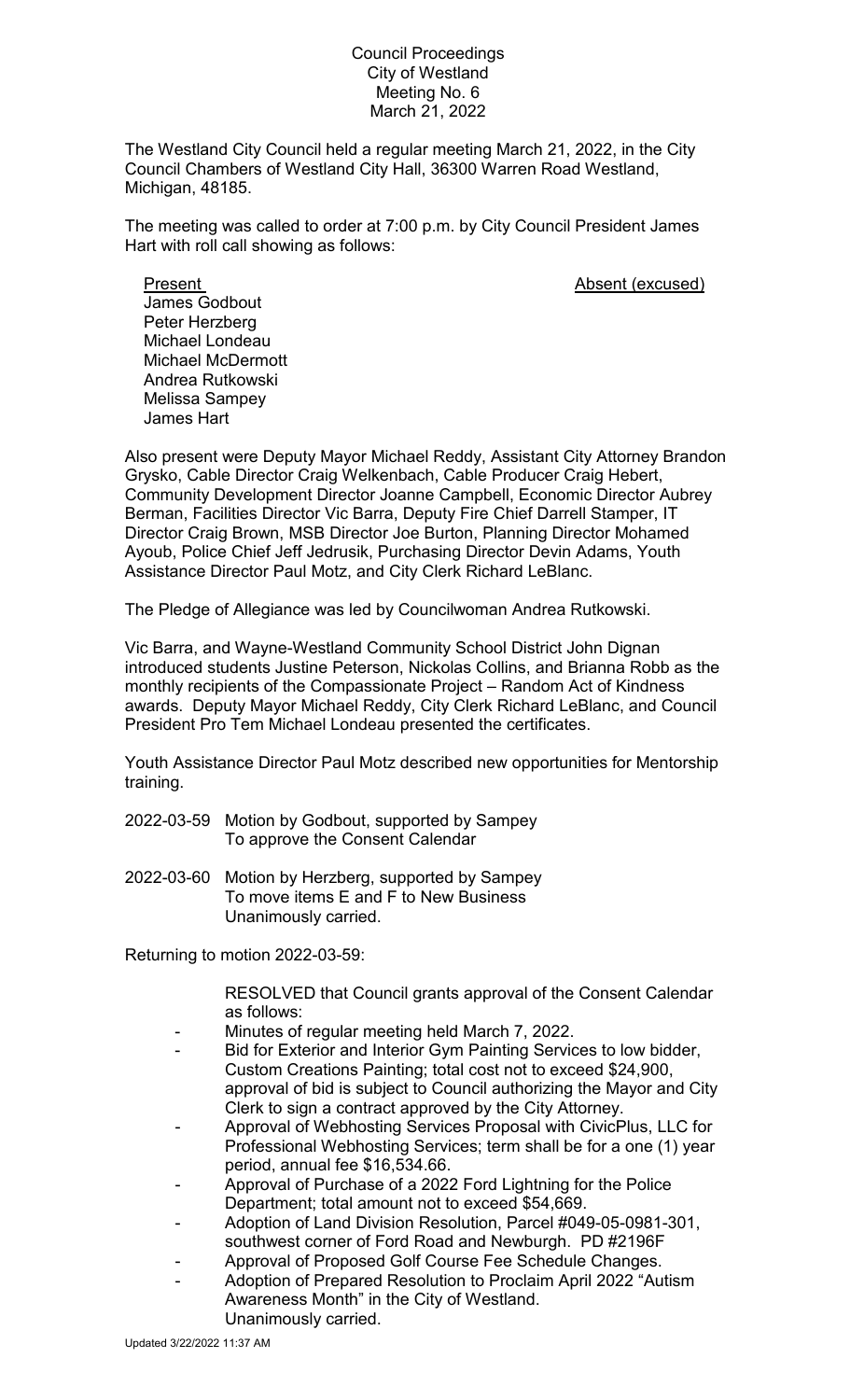2022-03-61 Motion by Londeau, supported by McDermott RESOLVED that Council grants approval of request for City Council to enter into a closed study session immediately to discuss the Hickman v City of Westland claim and settlement with counsel pursuant to OMA exemption MCL 15.268(1) e and h. Roll Call Vote: Ayes: Godbout, Herzberg, Londeau, McDermott, Rutkowski, Sampey, Hart<br>None Nays: None<br>Abstain: None Abstain: Absent: None

Unanimously carried.

The City Council meeting recessed at 7:21 PM

2022-03-62 Motion by Rutkowski, supported by Londeau RESOLVED that Council reconvenes the meeting. Roll Call Vote: Ayes: Godbout, Herzberg, Londeau, McDermott, Rutkowski, Sampey, Hart Nays: None Abstain: None Absent: None Unanimously carried.

The City Council meeting resumed at 7:27 PM.

2022-03-63 Motion by Rutkowski, supported by Londeau RESOLVED that Council grants approval of counsel recommendation to globally resolve the Hickman lawsuit upon execution of all necessary paperwork and court filings. Roll Call Vote: Ayes: Godbout, Herzberg, Londeau, McDermott, Rutkowski, Sampey, Hart Nays: None Abstain: None<br>Absent: None Absent: Unanimously carried. 2022-03-64 Motion by Londeau, supported by Godbout

RESOLVED that Council grants approval of Purchase Agreement from Lulu's Investments, LLC, for Parcel #56-030-00-0008 in the amount of \$40,000. Roll Call Vote:

Ayes: Godbout, Londeau, McDermott, Rutkowski, Sampey, **Hart** Nays: Herzberg<br>Abstain: None Abstain: Absent: None

Motion carried.

2022-03-65 Motion by Godbout, supported by Londeau To approve a Letter of Intent from CP Land Holding LLC to purchase the former Hawthorne Valley property in the amount of \$750,000.

2022-03-66 Motion by Herzberg to postpone until the next regularly scheduled meeting motion 2022-03-65. Motion died for lack of support

Returning to motion 2022-03-65:

RESOLVED that Council grants approval of Letter of Intent from CP Land Holding LLC to purchase the former Hawthorne Valley property in the amount of \$750,000.